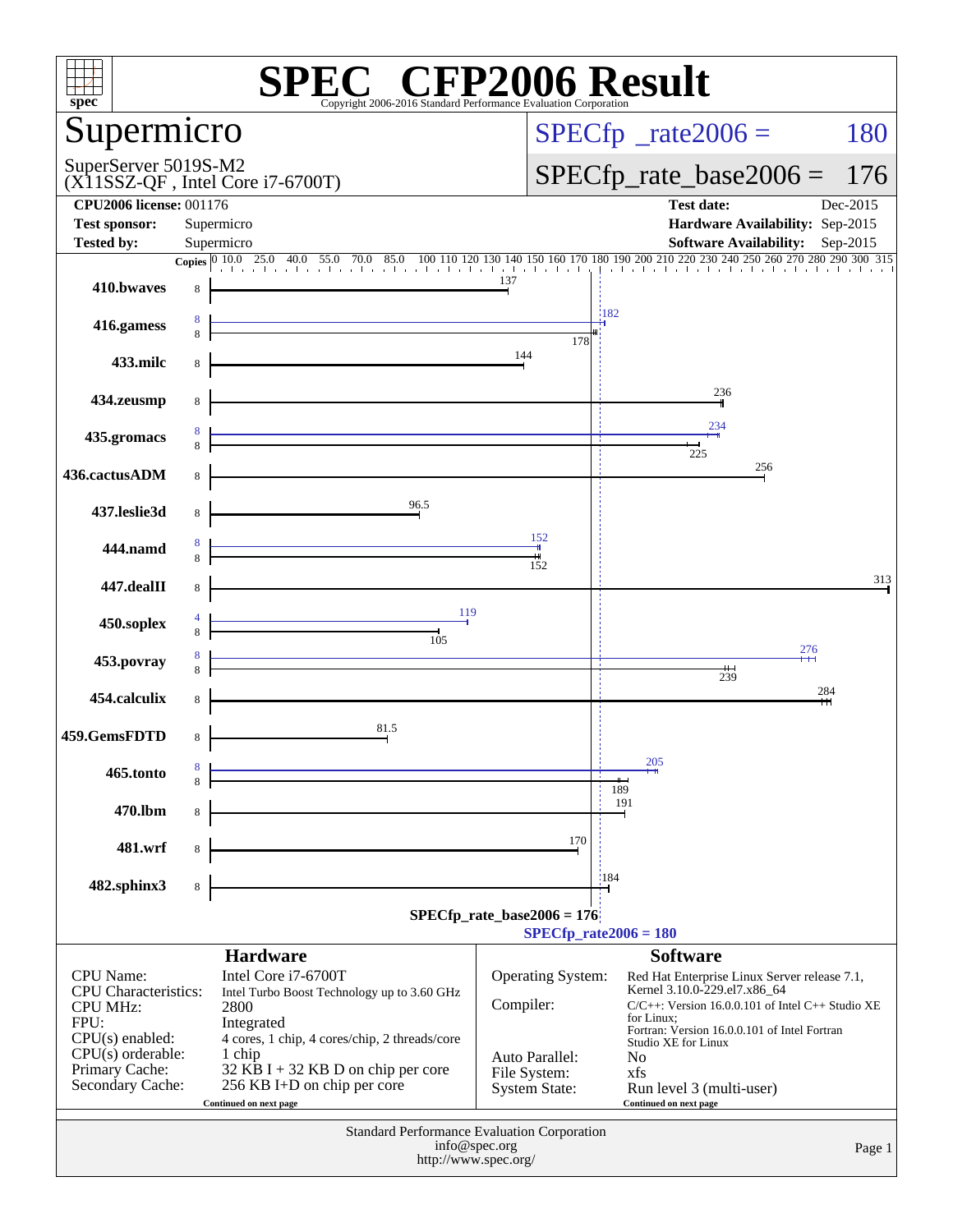

## Supermicro

#### SuperServer 5019S-M2

(X11SSZ-QF , Intel Core i7-6700T)

 $SPECTp_rate2006 = 180$ 

### [SPECfp\\_rate\\_base2006 =](http://www.spec.org/auto/cpu2006/Docs/result-fields.html#SPECfpratebase2006) 176

| <b>CPU2006 license: 001176</b> |                                   |                       | Dec-2015<br><b>Test date:</b>               |
|--------------------------------|-----------------------------------|-----------------------|---------------------------------------------|
| <b>Test sponsor:</b>           | Supermicro                        |                       | Hardware Availability: Sep-2015             |
| <b>Tested by:</b>              | Supermicro                        |                       | <b>Software Availability:</b><br>$Sep-2015$ |
| L3 Cache:                      | 8 MB I+D on chip per chip         | <b>Base Pointers:</b> | $32/64$ -bit                                |
| Other Cache:                   | None                              | Peak Pointers:        | $32/64$ -bit                                |
| Memory:                        | 32 GB (4 x 8 GB 2Rx8 PC4-2133P-U) | Other Software:       | None                                        |
| Disk Subsystem:                | 1 x 200 GB SATA III SSD           |                       |                                             |
| Other Hardware:                | None                              |                       |                                             |

**[Results Table](http://www.spec.org/auto/cpu2006/Docs/result-fields.html#ResultsTable)**

| Results Table                                                                                            |               |                |       |                |       |                |              |                |                |              |                |              |                |              |
|----------------------------------------------------------------------------------------------------------|---------------|----------------|-------|----------------|-------|----------------|--------------|----------------|----------------|--------------|----------------|--------------|----------------|--------------|
|                                                                                                          |               |                |       | <b>Base</b>    |       |                |              | <b>Peak</b>    |                |              |                |              |                |              |
| <b>Benchmark</b>                                                                                         | <b>Copies</b> | <b>Seconds</b> | Ratio | <b>Seconds</b> | Ratio | <b>Seconds</b> | <b>Ratio</b> | <b>Copies</b>  | <b>Seconds</b> | <b>Ratio</b> | <b>Seconds</b> | <b>Ratio</b> | <b>Seconds</b> | <b>Ratio</b> |
| 410.bwayes                                                                                               | 8             | 791            | 138   | 791            | 137   | 791            | 137          | 8              | 791            | 138          | 791            | 137          | 791            | 137          |
| 416.gamess                                                                                               | 8             | 879            | 178   | 885            | 177   | 882            | 178          | 8              | 861            | 182          | 860            | 182          | 859            | 182          |
| $433$ .milc                                                                                              | 8             | 508            | 144   | 508            | 145   | 508            | 144          | 8              | 508            | 144          | 508            | 145          | 508            | <u>144</u>   |
| 434.zeusmp                                                                                               | 8             | 307            | 237   | 308            | 236   | 309            | 236          | $\overline{8}$ | 307            | 237          | 308            | 236          | 309            | 236          |
| 435.gromacs                                                                                              | 8             | 254            | 225   | 253            | 226   | 260            | 220          | 8              | 244            | 234          | 249            | 229          | 243            | 235          |
| 436.cactusADM                                                                                            | 8             | 374            | 256   | 374            | 256   | 374            | 256          | 8              | 374            | 256          | 374            | 256          | 374            | 256          |
| 437.leslie3d                                                                                             | 8             | 781            | 96.3  | 780            | 96.5  | 778            | 96.6         | 8              | 781            | 96.3         | 780            | 96.5         | 778            | 96.6         |
| 444.namd                                                                                                 | 8             | 422            | 152   | 428            | 150   | 423            | 152          | 8              | 422            | 152          | 425            | 151          | 421            | 152          |
| 447.dealII                                                                                               | 8             | 293            | 313   | 292            | 313   | 293            | 313          | 8              | 293            | 313          | 292            | 313          | 293            | <u>313</u>   |
| 450.soplex                                                                                               | 8             | 635            | 105   | 633            | 105   | 633            | 105          | 4              | 281            | 119          | 281            | 119          | 280            | 119          |
| 453.povray                                                                                               | 8             | 176            | 242   | 179            | 238   | 178            | 239          | 8              | 152            | 279          | 156            | 273          | 154            | 276          |
| 454.calculix                                                                                             | 8             | 232            | 284   | 230            | 286   | 234            | 282          | 8              | 232            | 284          | 230            | 286          | 234            | 282          |
| 459.GemsFDTD                                                                                             | 8             | 1040           | 81.6  | 1041           | 81.5  | 1041           | 81.5         | 8              | 1040           | 81.6         | 1041           | 81.5         | 1041           | 81.5         |
| 465.tonto                                                                                                | 8             | 418            | 188   | 408            | 193   | 416            | <b>189</b>   | 8              | 390            | 202          | 381            | 207          | 384            | 205          |
| 470.1bm                                                                                                  | 8             | 575            | 191   | 575            | 191   | 575            | 191          | 8              | 575            | 191          | 575            | 191          | 575            | 191          |
| 481.wrf                                                                                                  | 8             | 527            | 170   | 527            | 170   | 527            | 169          | 8              | 527            | 170          | 527            | 170          | 527            | 169          |
| 482.sphinx3                                                                                              | 8             | 848            | 184   | 849            | 184   | 847            | 184          | 8              | 848            | 184          | 849            | 184          | 847            | 184          |
| Results appear in the order in which they were run. Bold underlined text indicates a median measurement. |               |                |       |                |       |                |              |                |                |              |                |              |                |              |

#### **[Submit Notes](http://www.spec.org/auto/cpu2006/Docs/result-fields.html#SubmitNotes)**

 The taskset mechanism was used to bind copies to processors. The config file option 'submit' was used to generate taskset commands to bind each copy to a specific processor. For details, please see the config file.

#### **[Operating System Notes](http://www.spec.org/auto/cpu2006/Docs/result-fields.html#OperatingSystemNotes)**

Stack size set to unlimited using "ulimit -s unlimited"

#### **[Platform Notes](http://www.spec.org/auto/cpu2006/Docs/result-fields.html#PlatformNotes)**

 Sysinfo program /usr/cpu2006/config/sysinfo.rev6914 \$Rev: 6914 \$ \$Date:: 2014-06-25 #\$ e3fbb8667b5a285932ceab81e28219e1 running on X11SSZ-01 Wed Dec 16 06:18:22 2015

Continued on next page

Standard Performance Evaluation Corporation [info@spec.org](mailto:info@spec.org) <http://www.spec.org/>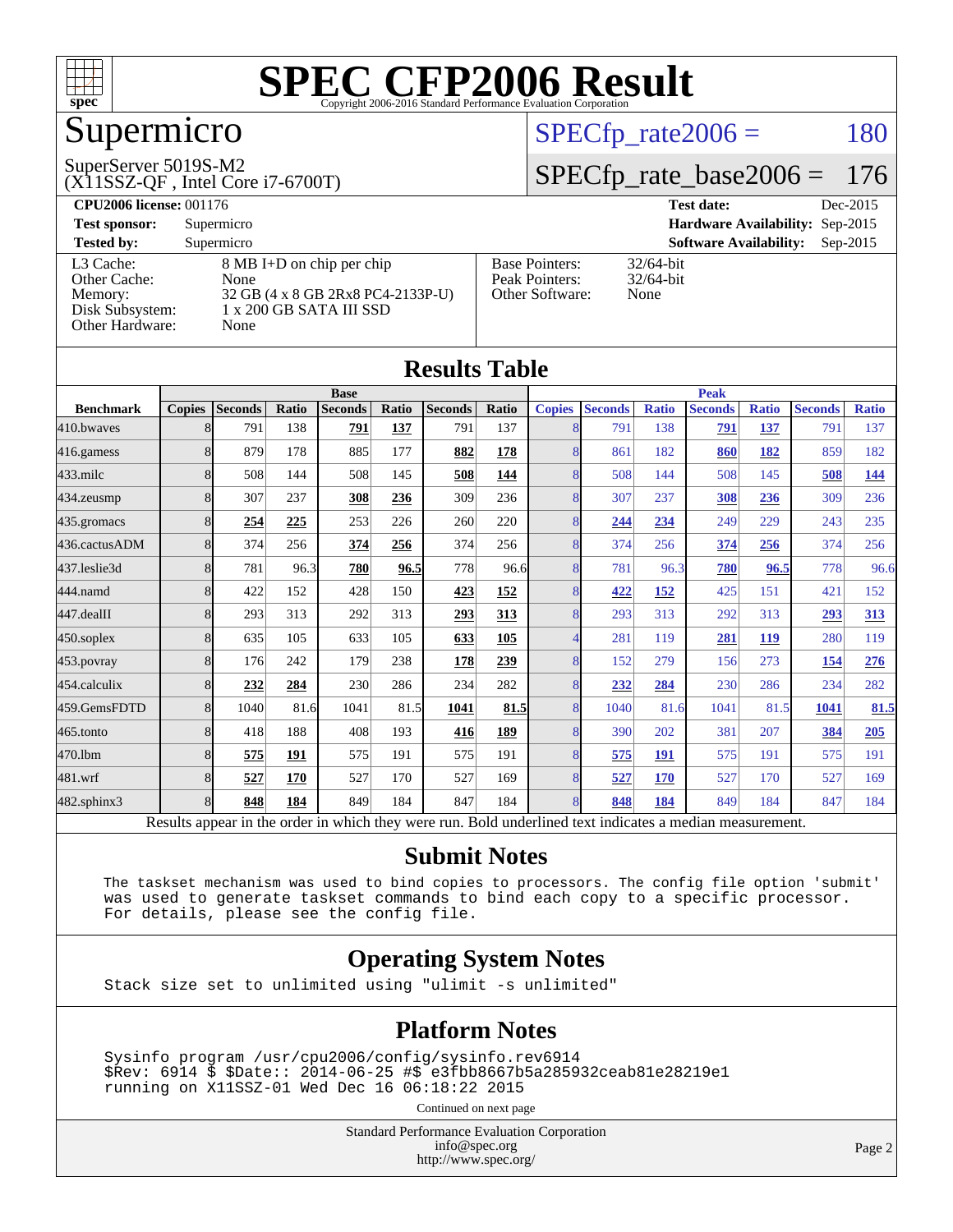

#### Supermicro

 $SPECTp\_rate2006 = 180$ 

(X11SSZ-QF , Intel Core i7-6700T) SuperServer 5019S-M2

[SPECfp\\_rate\\_base2006 =](http://www.spec.org/auto/cpu2006/Docs/result-fields.html#SPECfpratebase2006) 176

**[Tested by:](http://www.spec.org/auto/cpu2006/Docs/result-fields.html#Testedby)** Supermicro **Supermicro [Software Availability:](http://www.spec.org/auto/cpu2006/Docs/result-fields.html#SoftwareAvailability)** Sep-2015

**[CPU2006 license:](http://www.spec.org/auto/cpu2006/Docs/result-fields.html#CPU2006license)** 001176 **[Test date:](http://www.spec.org/auto/cpu2006/Docs/result-fields.html#Testdate)** Dec-2015 **[Test sponsor:](http://www.spec.org/auto/cpu2006/Docs/result-fields.html#Testsponsor)** Supermicro **[Hardware Availability:](http://www.spec.org/auto/cpu2006/Docs/result-fields.html#HardwareAvailability)** Sep-2015

#### **[Platform Notes \(Continued\)](http://www.spec.org/auto/cpu2006/Docs/result-fields.html#PlatformNotes)**

Standard Performance Evaluation Corporation [info@spec.org](mailto:info@spec.org) <http://www.spec.org/> Page 3 This section contains SUT (System Under Test) info as seen by some common utilities. To remove or add to this section, see: <http://www.spec.org/cpu2006/Docs/config.html#sysinfo> From /proc/cpuinfo model name : Intel(R) Core(TM) i7-6700T CPU @ 2.80GHz 1 "physical id"s (chips) 8 "processors" cores, siblings (Caution: counting these is hw and system dependent. The following excerpts from /proc/cpuinfo might not be reliable. Use with caution.) cpu cores : 4 siblings : 8 physical 0: cores 0 1 2 3 cache size : 8192 KB From /proc/meminfo MemTotal: 32762652 kB<br>HugePages Total: 0 HugePages\_Total: 0<br>Hugepagesize: 2048 kB Hugepagesize: From /etc/\*release\* /etc/\*version\* os-release: NAME="Red Hat Enterprise Linux Server" VERSION="7.1 (Maipo)" ID="rhel" ID\_LIKE="fedora" VERSION\_ID="7.1" PRETTY\_NAME="Red Hat Enterprise Linux Server 7.1 (Maipo)" ANSI\_COLOR="0;31" CPE\_NAME="cpe:/o:redhat:enterprise\_linux:7.1:GA:server" redhat-release: Red Hat Enterprise Linux Server release 7.1 (Maipo) system-release: Red Hat Enterprise Linux Server release 7.1 (Maipo) system-release-cpe: cpe:/o:redhat:enterprise\_linux:7.1:ga:server uname -a: Linux X11SSZ-01 3.10.0-229.el7.x86\_64 #1 SMP Thu Jan 29 18:37:38 EST 2015 x86\_64 x86\_64 x86\_64 GNU/Linux run-level 3 Dec 15 17:14 SPEC is set to: /usr/cpu2006<br>Filesystem Type Size Type Size Used Avail Use% Mounted on /dev/sda2 xfs 183G 60G 123G 33% / Additional information from dmidecode: Warning: Use caution when you interpret this section. The 'dmidecode' program reads system data which is "intended to allow hardware to be accurately determined", but the intent may not be met, as there are frequent changes to hardware, firmware, and the "DMTF SMBIOS" standard. Continued on next page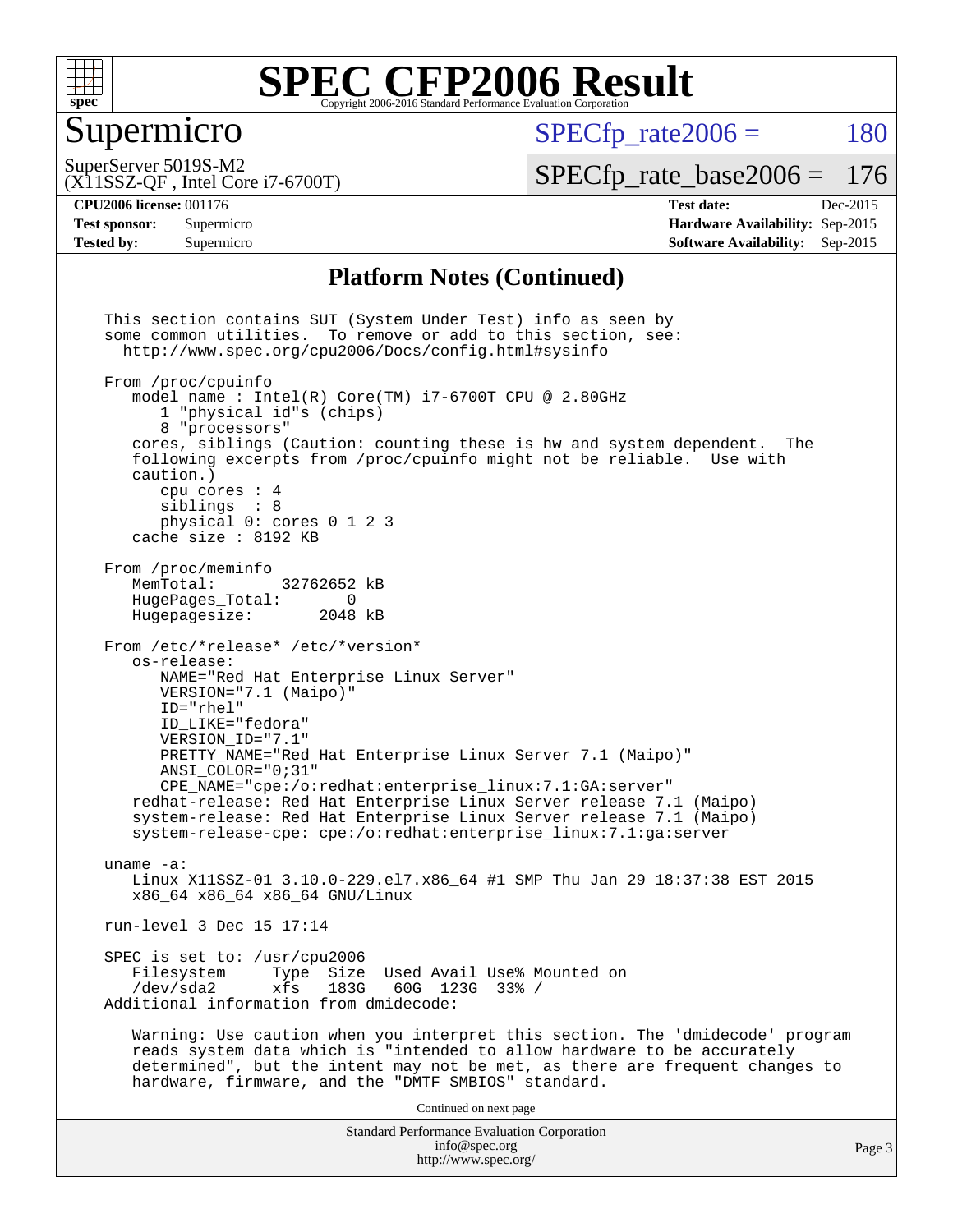

### Supermicro

 $SPECTp\_rate2006 = 180$ 

(X11SSZ-QF , Intel Core i7-6700T) SuperServer 5019S-M2

[SPECfp\\_rate\\_base2006 =](http://www.spec.org/auto/cpu2006/Docs/result-fields.html#SPECfpratebase2006) 176

**[CPU2006 license:](http://www.spec.org/auto/cpu2006/Docs/result-fields.html#CPU2006license)** 001176 **[Test date:](http://www.spec.org/auto/cpu2006/Docs/result-fields.html#Testdate)** Dec-2015

**[Test sponsor:](http://www.spec.org/auto/cpu2006/Docs/result-fields.html#Testsponsor)** Supermicro **[Hardware Availability:](http://www.spec.org/auto/cpu2006/Docs/result-fields.html#HardwareAvailability)** Sep-2015 **[Tested by:](http://www.spec.org/auto/cpu2006/Docs/result-fields.html#Testedby)** Supermicro **Supermicro [Software Availability:](http://www.spec.org/auto/cpu2006/Docs/result-fields.html#SoftwareAvailability)** Sep-2015

#### **[Platform Notes \(Continued\)](http://www.spec.org/auto/cpu2006/Docs/result-fields.html#PlatformNotes)**

 BIOS American Megatrends Inc. 1.0a 11/09/2015 Memory: 4x Micron 16ATF1G64AZ-2G1A2 8 GB 2 rank 2133 MHz

(End of data from sysinfo program)

#### **[General Notes](http://www.spec.org/auto/cpu2006/Docs/result-fields.html#GeneralNotes)**

Environment variables set by runspec before the start of the run: LD\_LIBRARY\_PATH = "/usr/cpu2006/libs/32:/usr/cpu2006/libs/64:/usr/cpu2006/sh"

 Binaries compiled on a system with 1x Intel Core i5-4670K CPU + 32GB memory using RedHat EL 7.1 Transparent Huge Pages enabled with: echo always > /sys/kernel/mm/transparent\_hugepage/enabled

### **[Base Compiler Invocation](http://www.spec.org/auto/cpu2006/Docs/result-fields.html#BaseCompilerInvocation)**

[C benchmarks](http://www.spec.org/auto/cpu2006/Docs/result-fields.html#Cbenchmarks):  $-m64$ 

[C++ benchmarks:](http://www.spec.org/auto/cpu2006/Docs/result-fields.html#CXXbenchmarks) [icpc -m64](http://www.spec.org/cpu2006/results/res2016q1/cpu2006-20151217-38464.flags.html#user_CXXbase_intel_icpc_64bit_bedb90c1146cab66620883ef4f41a67e)

[Fortran benchmarks](http://www.spec.org/auto/cpu2006/Docs/result-fields.html#Fortranbenchmarks): [ifort -m64](http://www.spec.org/cpu2006/results/res2016q1/cpu2006-20151217-38464.flags.html#user_FCbase_intel_ifort_64bit_ee9d0fb25645d0210d97eb0527dcc06e)

[Benchmarks using both Fortran and C](http://www.spec.org/auto/cpu2006/Docs/result-fields.html#BenchmarksusingbothFortranandC):<br>icc -m64 ifort -m64  $-m64$  ifort  $-m64$ 

#### **[Base Portability Flags](http://www.spec.org/auto/cpu2006/Docs/result-fields.html#BasePortabilityFlags)**

| 410.bwaves: -DSPEC CPU LP64                 |  |
|---------------------------------------------|--|
| 416.gamess: -DSPEC_CPU_LP64                 |  |
| 433.milc: -DSPEC CPU LP64                   |  |
| 434.zeusmp: -DSPEC CPU LP64                 |  |
| 435.gromacs: -DSPEC_CPU_LP64 -nofor_main    |  |
| 436.cactusADM: -DSPEC CPU LP64 -nofor main  |  |
| 437.leslie3d: -DSPEC CPU LP64               |  |
| 444.namd: -DSPEC CPU LP64                   |  |
| 447.dealII: -DSPEC_CPU LP64                 |  |
| 450.soplex: -DSPEC_CPU_LP64                 |  |
| 453.povray: -DSPEC_CPU_LP64                 |  |
| 454.calculix: - DSPEC CPU LP64 - nofor main |  |
| 459. GemsFDTD: - DSPEC CPU LP64             |  |
| 465.tonto: -DSPEC_CPU_LP64                  |  |

Continued on next page

Standard Performance Evaluation Corporation [info@spec.org](mailto:info@spec.org) <http://www.spec.org/>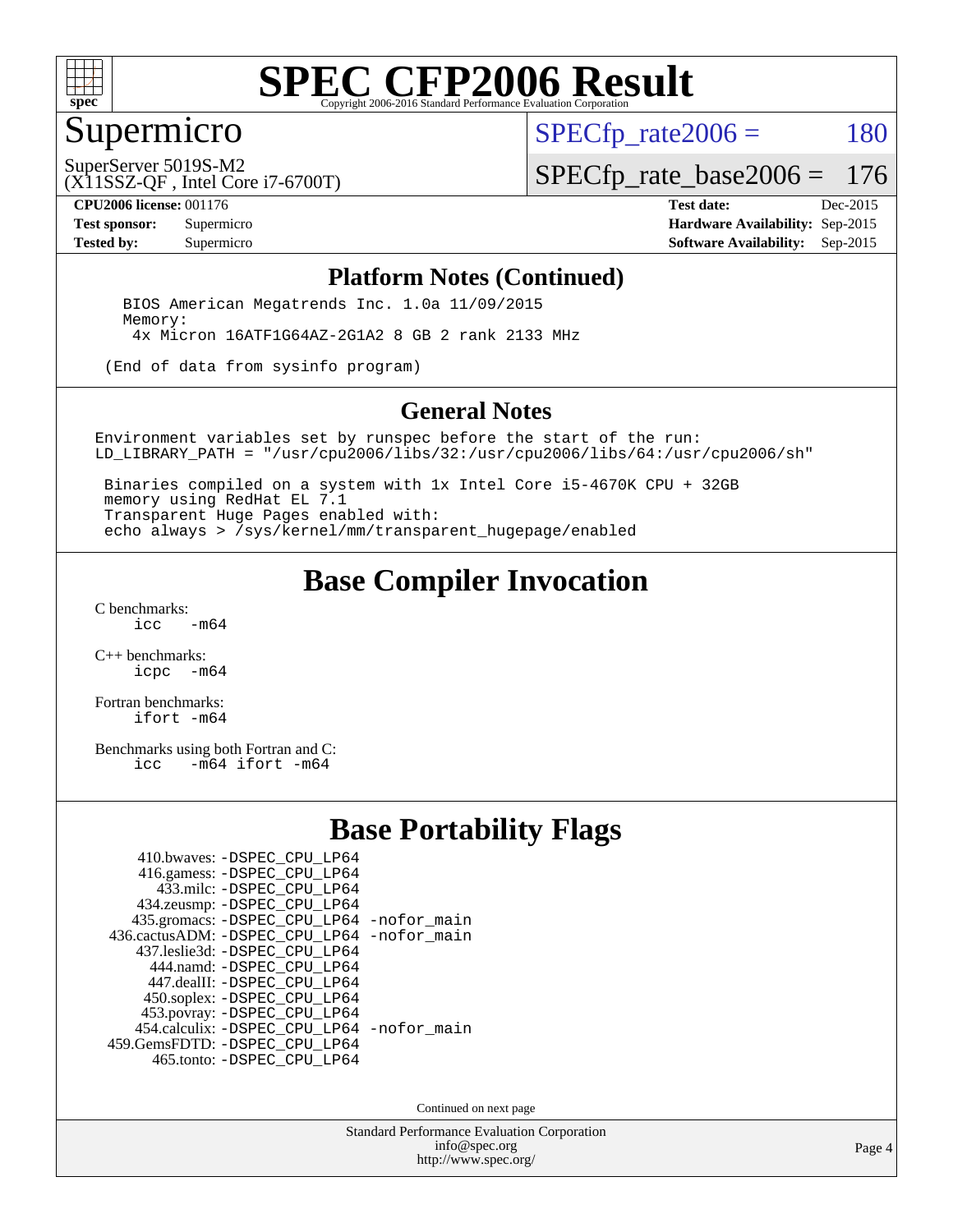

#### Supermicro

 $SPECTp\_rate2006 = 180$ 

SuperServer 5019S-M2

[SPECfp\\_rate\\_base2006 =](http://www.spec.org/auto/cpu2006/Docs/result-fields.html#SPECfpratebase2006) 176

(X11SSZ-QF , Intel Core i7-6700T) **[CPU2006 license:](http://www.spec.org/auto/cpu2006/Docs/result-fields.html#CPU2006license)** 001176 **[Test date:](http://www.spec.org/auto/cpu2006/Docs/result-fields.html#Testdate)** Dec-2015

**[Test sponsor:](http://www.spec.org/auto/cpu2006/Docs/result-fields.html#Testsponsor)** Supermicro **[Hardware Availability:](http://www.spec.org/auto/cpu2006/Docs/result-fields.html#HardwareAvailability)** Sep-2015 **[Tested by:](http://www.spec.org/auto/cpu2006/Docs/result-fields.html#Testedby)** Supermicro **Supermicro [Software Availability:](http://www.spec.org/auto/cpu2006/Docs/result-fields.html#SoftwareAvailability)** Sep-2015

### **[Base Portability Flags \(Continued\)](http://www.spec.org/auto/cpu2006/Docs/result-fields.html#BasePortabilityFlags)**

470.lbm: [-DSPEC\\_CPU\\_LP64](http://www.spec.org/cpu2006/results/res2016q1/cpu2006-20151217-38464.flags.html#suite_basePORTABILITY470_lbm_DSPEC_CPU_LP64)

 481.wrf: [-DSPEC\\_CPU\\_LP64](http://www.spec.org/cpu2006/results/res2016q1/cpu2006-20151217-38464.flags.html#suite_basePORTABILITY481_wrf_DSPEC_CPU_LP64) [-DSPEC\\_CPU\\_CASE\\_FLAG](http://www.spec.org/cpu2006/results/res2016q1/cpu2006-20151217-38464.flags.html#b481.wrf_baseCPORTABILITY_DSPEC_CPU_CASE_FLAG) [-DSPEC\\_CPU\\_LINUX](http://www.spec.org/cpu2006/results/res2016q1/cpu2006-20151217-38464.flags.html#b481.wrf_baseCPORTABILITY_DSPEC_CPU_LINUX) 482.sphinx3: [-DSPEC\\_CPU\\_LP64](http://www.spec.org/cpu2006/results/res2016q1/cpu2006-20151217-38464.flags.html#suite_basePORTABILITY482_sphinx3_DSPEC_CPU_LP64)

**[Base Optimization Flags](http://www.spec.org/auto/cpu2006/Docs/result-fields.html#BaseOptimizationFlags)**

[C benchmarks](http://www.spec.org/auto/cpu2006/Docs/result-fields.html#Cbenchmarks): [-xCORE-AVX2](http://www.spec.org/cpu2006/results/res2016q1/cpu2006-20151217-38464.flags.html#user_CCbase_f-xAVX2_5f5fc0cbe2c9f62c816d3e45806c70d7) [-ipo](http://www.spec.org/cpu2006/results/res2016q1/cpu2006-20151217-38464.flags.html#user_CCbase_f-ipo) [-O3](http://www.spec.org/cpu2006/results/res2016q1/cpu2006-20151217-38464.flags.html#user_CCbase_f-O3) [-no-prec-div](http://www.spec.org/cpu2006/results/res2016q1/cpu2006-20151217-38464.flags.html#user_CCbase_f-no-prec-div) [-opt-prefetch](http://www.spec.org/cpu2006/results/res2016q1/cpu2006-20151217-38464.flags.html#user_CCbase_f-opt-prefetch) [-auto-p32](http://www.spec.org/cpu2006/results/res2016q1/cpu2006-20151217-38464.flags.html#user_CCbase_f-auto-p32) [-ansi-alias](http://www.spec.org/cpu2006/results/res2016q1/cpu2006-20151217-38464.flags.html#user_CCbase_f-ansi-alias)

[C++ benchmarks:](http://www.spec.org/auto/cpu2006/Docs/result-fields.html#CXXbenchmarks) [-xCORE-AVX2](http://www.spec.org/cpu2006/results/res2016q1/cpu2006-20151217-38464.flags.html#user_CXXbase_f-xAVX2_5f5fc0cbe2c9f62c816d3e45806c70d7) [-ipo](http://www.spec.org/cpu2006/results/res2016q1/cpu2006-20151217-38464.flags.html#user_CXXbase_f-ipo) [-O3](http://www.spec.org/cpu2006/results/res2016q1/cpu2006-20151217-38464.flags.html#user_CXXbase_f-O3) [-no-prec-div](http://www.spec.org/cpu2006/results/res2016q1/cpu2006-20151217-38464.flags.html#user_CXXbase_f-no-prec-div) [-opt-prefetch](http://www.spec.org/cpu2006/results/res2016q1/cpu2006-20151217-38464.flags.html#user_CXXbase_f-opt-prefetch) [-auto-p32](http://www.spec.org/cpu2006/results/res2016q1/cpu2006-20151217-38464.flags.html#user_CXXbase_f-auto-p32) [-ansi-alias](http://www.spec.org/cpu2006/results/res2016q1/cpu2006-20151217-38464.flags.html#user_CXXbase_f-ansi-alias)

[Fortran benchmarks](http://www.spec.org/auto/cpu2006/Docs/result-fields.html#Fortranbenchmarks):

[-xCORE-AVX2](http://www.spec.org/cpu2006/results/res2016q1/cpu2006-20151217-38464.flags.html#user_FCbase_f-xAVX2_5f5fc0cbe2c9f62c816d3e45806c70d7) [-ipo](http://www.spec.org/cpu2006/results/res2016q1/cpu2006-20151217-38464.flags.html#user_FCbase_f-ipo) [-O3](http://www.spec.org/cpu2006/results/res2016q1/cpu2006-20151217-38464.flags.html#user_FCbase_f-O3) [-no-prec-div](http://www.spec.org/cpu2006/results/res2016q1/cpu2006-20151217-38464.flags.html#user_FCbase_f-no-prec-div) [-opt-prefetch](http://www.spec.org/cpu2006/results/res2016q1/cpu2006-20151217-38464.flags.html#user_FCbase_f-opt-prefetch)

[Benchmarks using both Fortran and C](http://www.spec.org/auto/cpu2006/Docs/result-fields.html#BenchmarksusingbothFortranandC): [-xCORE-AVX2](http://www.spec.org/cpu2006/results/res2016q1/cpu2006-20151217-38464.flags.html#user_CC_FCbase_f-xAVX2_5f5fc0cbe2c9f62c816d3e45806c70d7) [-ipo](http://www.spec.org/cpu2006/results/res2016q1/cpu2006-20151217-38464.flags.html#user_CC_FCbase_f-ipo) [-O3](http://www.spec.org/cpu2006/results/res2016q1/cpu2006-20151217-38464.flags.html#user_CC_FCbase_f-O3) [-no-prec-div](http://www.spec.org/cpu2006/results/res2016q1/cpu2006-20151217-38464.flags.html#user_CC_FCbase_f-no-prec-div) [-opt-prefetch](http://www.spec.org/cpu2006/results/res2016q1/cpu2006-20151217-38464.flags.html#user_CC_FCbase_f-opt-prefetch) [-auto-p32](http://www.spec.org/cpu2006/results/res2016q1/cpu2006-20151217-38464.flags.html#user_CC_FCbase_f-auto-p32) [-ansi-alias](http://www.spec.org/cpu2006/results/res2016q1/cpu2006-20151217-38464.flags.html#user_CC_FCbase_f-ansi-alias)

#### **[Peak Compiler Invocation](http://www.spec.org/auto/cpu2006/Docs/result-fields.html#PeakCompilerInvocation)**

[C benchmarks](http://www.spec.org/auto/cpu2006/Docs/result-fields.html#Cbenchmarks):  $\text{icc}$  -m64

[C++ benchmarks \(except as noted below\):](http://www.spec.org/auto/cpu2006/Docs/result-fields.html#CXXbenchmarksexceptasnotedbelow) [icpc -m64](http://www.spec.org/cpu2006/results/res2016q1/cpu2006-20151217-38464.flags.html#user_CXXpeak_intel_icpc_64bit_bedb90c1146cab66620883ef4f41a67e)

450.soplex: [icpc -m32 -L/opt/intel/compilers\\_and\\_libraries\\_2016/linux/compiler/lib/ia32\\_lin](http://www.spec.org/cpu2006/results/res2016q1/cpu2006-20151217-38464.flags.html#user_peakCXXLD450_soplex_intel_icpc_b4f50a394bdb4597aa5879c16bc3f5c5)

[Fortran benchmarks](http://www.spec.org/auto/cpu2006/Docs/result-fields.html#Fortranbenchmarks): [ifort -m64](http://www.spec.org/cpu2006/results/res2016q1/cpu2006-20151217-38464.flags.html#user_FCpeak_intel_ifort_64bit_ee9d0fb25645d0210d97eb0527dcc06e)

[Benchmarks using both Fortran and C](http://www.spec.org/auto/cpu2006/Docs/result-fields.html#BenchmarksusingbothFortranandC): [icc -m64](http://www.spec.org/cpu2006/results/res2016q1/cpu2006-20151217-38464.flags.html#user_CC_FCpeak_intel_icc_64bit_0b7121f5ab7cfabee23d88897260401c) [ifort -m64](http://www.spec.org/cpu2006/results/res2016q1/cpu2006-20151217-38464.flags.html#user_CC_FCpeak_intel_ifort_64bit_ee9d0fb25645d0210d97eb0527dcc06e)

#### **[Peak Portability Flags](http://www.spec.org/auto/cpu2006/Docs/result-fields.html#PeakPortabilityFlags)**

 410.bwaves: [-DSPEC\\_CPU\\_LP64](http://www.spec.org/cpu2006/results/res2016q1/cpu2006-20151217-38464.flags.html#suite_peakPORTABILITY410_bwaves_DSPEC_CPU_LP64) 416.gamess: [-DSPEC\\_CPU\\_LP64](http://www.spec.org/cpu2006/results/res2016q1/cpu2006-20151217-38464.flags.html#suite_peakPORTABILITY416_gamess_DSPEC_CPU_LP64) 433.milc: [-DSPEC\\_CPU\\_LP64](http://www.spec.org/cpu2006/results/res2016q1/cpu2006-20151217-38464.flags.html#suite_peakPORTABILITY433_milc_DSPEC_CPU_LP64) 434.zeusmp: [-DSPEC\\_CPU\\_LP64](http://www.spec.org/cpu2006/results/res2016q1/cpu2006-20151217-38464.flags.html#suite_peakPORTABILITY434_zeusmp_DSPEC_CPU_LP64)

Continued on next page

Standard Performance Evaluation Corporation [info@spec.org](mailto:info@spec.org) <http://www.spec.org/>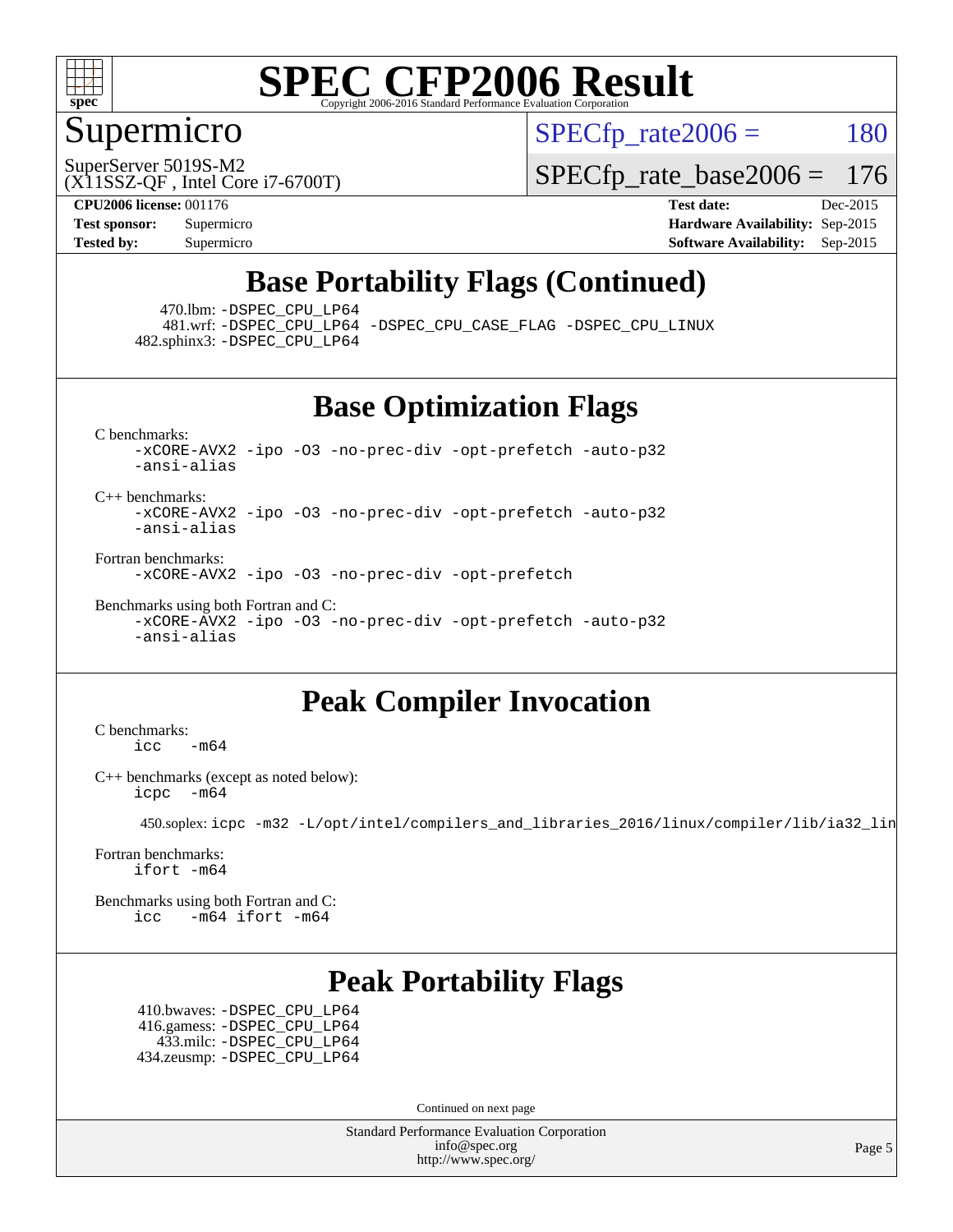

### Supermicro

 $SPECTp\_rate2006 = 180$ 

(X11SSZ-QF , Intel Core i7-6700T) SuperServer 5019S-M2

[SPECfp\\_rate\\_base2006 =](http://www.spec.org/auto/cpu2006/Docs/result-fields.html#SPECfpratebase2006) 176

**[CPU2006 license:](http://www.spec.org/auto/cpu2006/Docs/result-fields.html#CPU2006license)** 001176 **[Test date:](http://www.spec.org/auto/cpu2006/Docs/result-fields.html#Testdate)** Dec-2015

| <b>Test sponsor:</b> | Supermicro |
|----------------------|------------|
| <b>Tested by:</b>    | Supermicro |

**[Hardware Availability:](http://www.spec.org/auto/cpu2006/Docs/result-fields.html#HardwareAvailability)** Sep-2015 **[Software Availability:](http://www.spec.org/auto/cpu2006/Docs/result-fields.html#SoftwareAvailability)** Sep-2015

### **[Peak Portability Flags \(Continued\)](http://www.spec.org/auto/cpu2006/Docs/result-fields.html#PeakPortabilityFlags)**

| 435.gromacs: -DSPEC_CPU_LP64 -nofor_main                       |
|----------------------------------------------------------------|
| 436.cactusADM: -DSPEC CPU LP64 -nofor main                     |
| 437.leslie3d: -DSPEC CPU LP64                                  |
| 444.namd: -DSPEC CPU LP64                                      |
| 447.dealII: -DSPEC_CPU LP64                                    |
| 450.soplex: -D_FILE_OFFSET_BITS=64                             |
| 453.povray: -DSPEC_CPU_LP64                                    |
| 454.calculix: -DSPEC CPU LP64 -nofor main                      |
| 459. GemsFDTD: - DSPEC CPU LP64                                |
| 465.tonto: -DSPEC CPU LP64                                     |
| 470.1bm: - DSPEC CPU LP64                                      |
| 481.wrf: -DSPEC CPU_LP64 -DSPEC_CPU_CASE_FLAG -DSPEC_CPU_LINUX |
| 482.sphinx3: -DSPEC CPU LP64                                   |

### **[Peak Optimization Flags](http://www.spec.org/auto/cpu2006/Docs/result-fields.html#PeakOptimizationFlags)**

[C benchmarks](http://www.spec.org/auto/cpu2006/Docs/result-fields.html#Cbenchmarks):

```
 433.milc: basepeak = yes
```

```
470.lbm: basepeak = yes
```

```
482.sphinx3: basepeak = yes
```

```
C++ benchmarks:
```

```
 444.namd: -xCORE-AVX2(pass 2) -prof-gen:threadsafe(pass 1)
 -ipo(pass 2) -O3(pass 2) -no-prec-div(pass 2)
 -par-num-threads=1(pass 1) -prof-use(pass 2) -fno-alias
-auto-ilp32
```
 $447$ .dealII: basepeak = yes

```
 450.soplex: -xCORE-AVX2(pass 2) -prof-gen:threadsafe(pass 1)
 -ipo(pass 2) -O3(pass 2) -no-prec-div(pass 2)
 -par-num-threads=1(pass 1) -prof-use(pass 2)
 -opt-malloc-options=3
```

```
 453.povray: -xCORE-AVX2(pass 2) -prof-gen:threadsafe(pass 1)
-no-prec-div(pass 2)-par-num-threads=1(pass 1) -prof-use(pass 2) -unroll4
-ansi-alias
```
[Fortran benchmarks](http://www.spec.org/auto/cpu2006/Docs/result-fields.html#Fortranbenchmarks):

```
410.bwaves: basepeak = yes
```
Continued on next page

```
Standard Performance Evaluation Corporation
     info@spec.org
   http://www.spec.org/
```